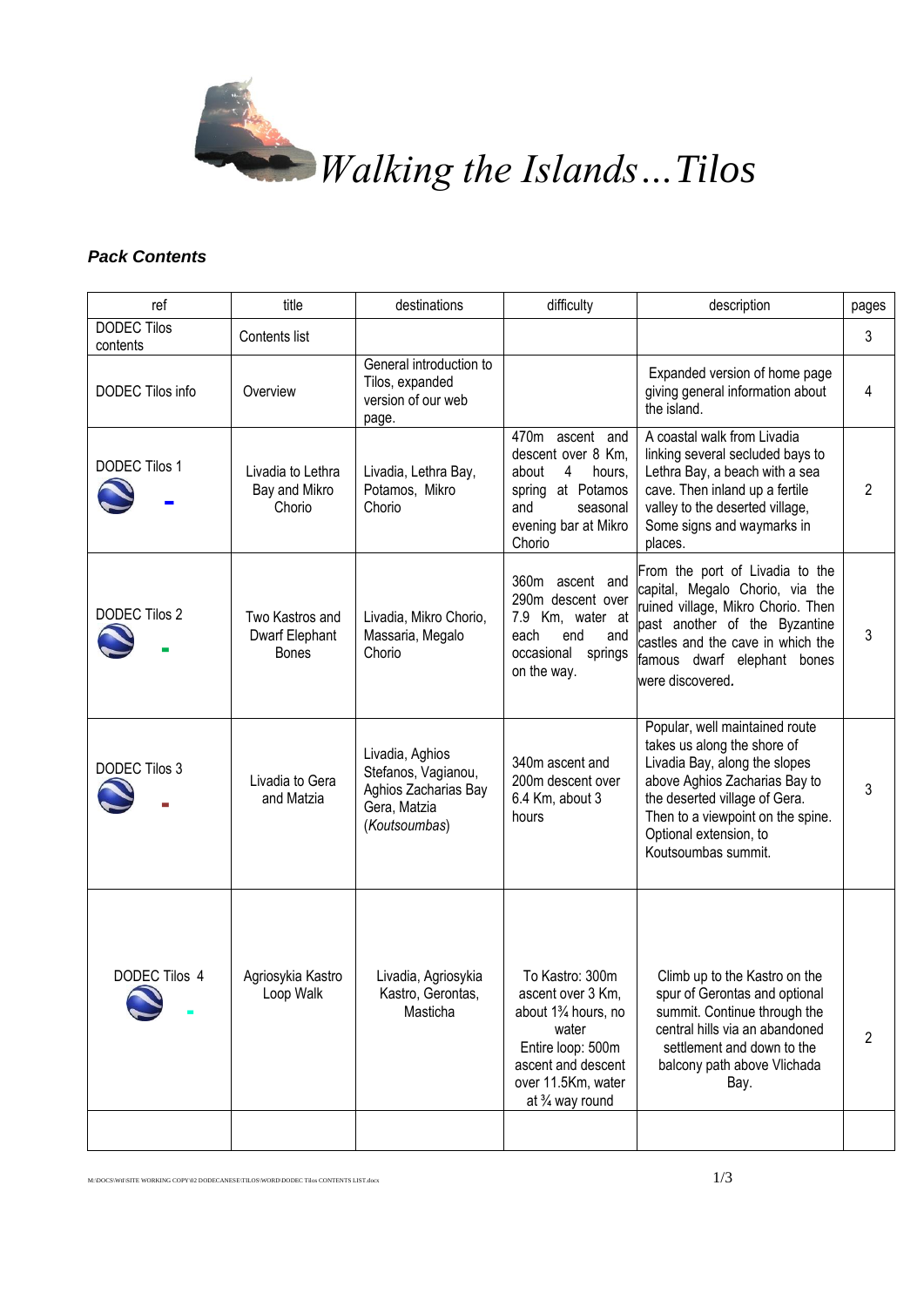| <b>DODEC</b><br>Tilos 4 pan<br>※ | Panorama from<br>Gerontas Summit                   |                                                                                                     |                                                                                                                                            | Panorama diagram of view from<br>Gerontas                                                                                                                                                                | 3  |
|----------------------------------|----------------------------------------------------|-----------------------------------------------------------------------------------------------------|--------------------------------------------------------------------------------------------------------------------------------------------|----------------------------------------------------------------------------------------------------------------------------------------------------------------------------------------------------------|----|
| <b>DODEC Tilos 5</b>             | Across the Island<br>to the Chapel of<br>the Cross | Livadia, Perivolia,<br>Stavros Beach (&<br>Kastro)                                                  | $250m$ ascent and<br>3.2<br>descent over<br>$1\frac{3}{4}$<br>about<br>Km,<br>hours, no water                                              | Walk up a steep wooded valley<br>to cross the central ridge of the<br>island at its narrowest point for a<br>secluded south-facing rocky cove<br>and Kastro above.                                       | 2  |
| DODEC Tilos 6                    | <b>Aghios Antonios</b><br>Bay                      | Megalo Chorio, Aghios<br>Antonios Beach, Milos,<br>Plaka                                            | 130m descent over<br>1.5 Km, about $\frac{1}{2}$<br>hour, refreshments<br>both ends                                                        | A well maintained balcony path<br>from the old town down to the<br>little harbour, bar, taverna and<br>beach, and o to further quiet<br>bathing spots                                                    | 2  |
| <b>DODEC Tilos 7</b>             | Megalo Chorio<br>Kastro and<br>Acropolis           | Megalo Chorio &<br>Castle of the Knights                                                            | Total 220m ascent<br>over 1.2 Km, about<br>$\frac{3}{4}$ hour                                                                              | Straightforward, but steep and<br>stony climb with interesting<br>archaeology and an extensive<br>view.                                                                                                  | 2  |
| DODEC Tilos 8                    | Skafi Beach                                        | Megalo Chorio & Skafi                                                                               | 70 <sub>m</sub><br>ascent<br>and<br>140m descent over<br>2.9 Km, about 1<br>hour                                                           | An easy walk through a farmed<br>valley to a quiet north facing<br>beach                                                                                                                                 | 1  |
| <b>DODEC Tilos 9</b>             | Round the<br>Mountain                              | Milos Beach,<br>(Panaghia Kamariani),<br>Panteleimon<br>monastery, Gremna<br>Galati, Rista, Eristos | 900m ascent and<br>descent over<br>13<br>Km, about 6 hours,<br>water<br>at<br>the<br>monastery, a spring<br>and refreshments at<br>the end | A walk round the lonely western<br>summit of Tilos, past<br>Panteleimon Monastery, on a<br>narrow mountain path through<br>dramatic rock scenery to Eristos<br>Beach for a well earned dip.              | 3  |
| DODEC Tilos 10                   | Eristos Bay                                        | Megalo Chorio,<br>Cambos Valley,<br>Eristos, Aghios Petros,<br><b>Theridia Bay</b>                  | 90m descent over 3<br>Km, about $\frac{3}{4}$ hour,<br>water at Eristos                                                                    | A walk across the island to a long<br>beach and some smaller<br>secluded bays.                                                                                                                           | 2  |
| DODEC Tilos 11                   | Three Hillside<br>Chapels                          | Megalo Chorio,<br>Heliport, Ags.<br>Panteleimon,<br>Nikolaos, Taxiarchis                            | Total 190m ascent<br>and descent over 5<br>Km, about 2 hours                                                                               | Walk to three tiny chapels with<br>fine wall paintings on the lower<br>slopes of the mountain on which<br>the Italian Observatory sits. Can<br>be followed with a climb to the<br>summit (not described) | 2  |
| (colours refer to map<br>below)  |                                                    |                                                                                                     |                                                                                                                                            | total                                                                                                                                                                                                    | 34 |



KMZ files available (free) for downloading onto GPS device and/view on Google Earth.

*© www.walkingtheislands.com (2019)*